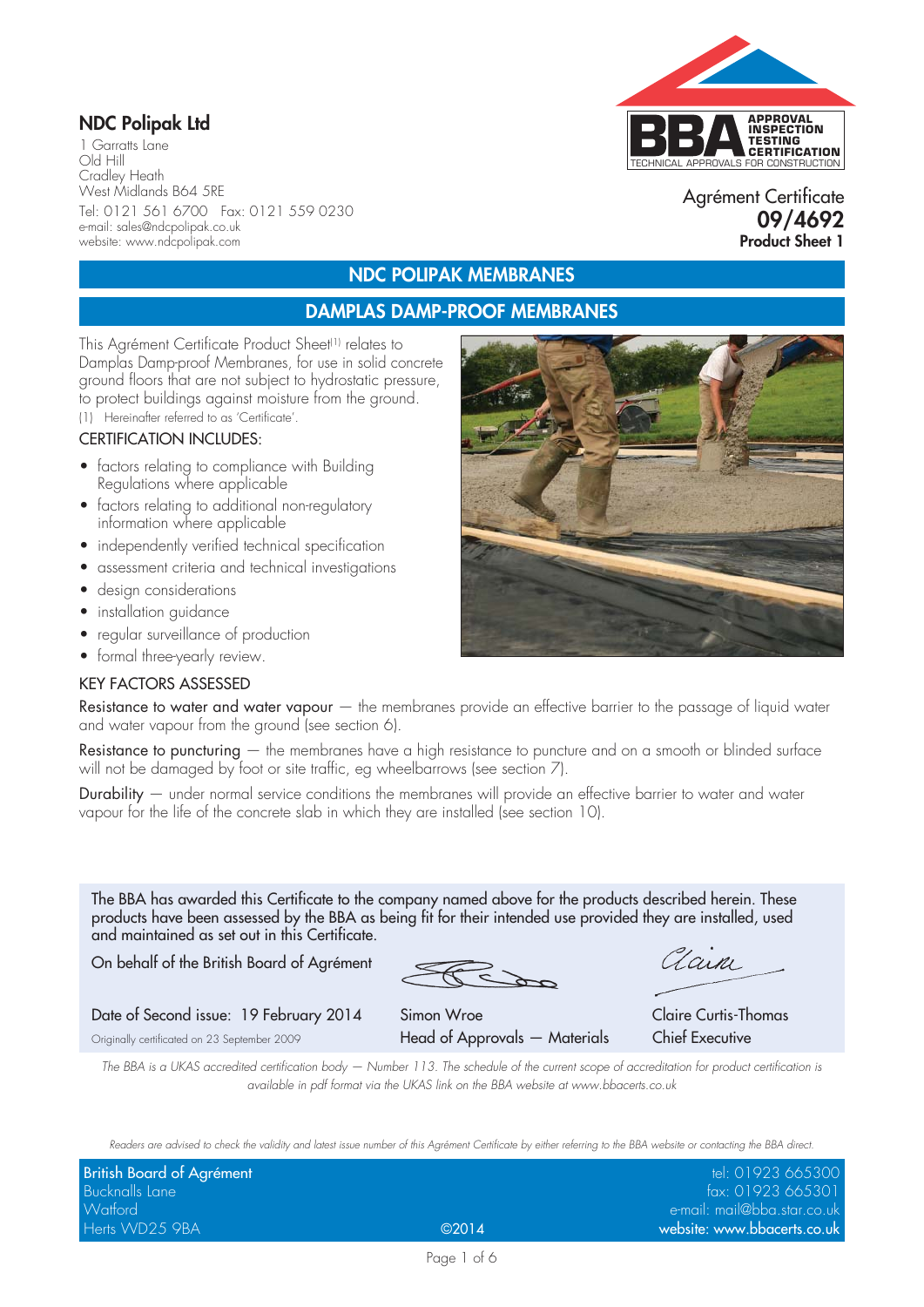# **Regulations**

In the opinion of the BBA, Damplas Damp-proof Membranes, if installed, used and maintained in accordance with this Certificate, will satisfy or contribute to satisfying the relevant requirements of the following Building Regulations (the presence of a UK map indicates that the subject is related to the Building Regulations in the region or regions of the UK depicted):



| $\sum_{i=1}^{n} \sum_{j=1}^{n} \sum_{j=1}^{n}$ |       |                                                                                                 |
|------------------------------------------------|-------|-------------------------------------------------------------------------------------------------|
| Regulation                                     |       | 23(a)(i)(iii)(b)(i) Fitness of materials and workmanship                                        |
| Comment:                                       |       | The products are acceptable. See section 10.1 and the Installation part of this Certificate.    |
| Regulation:                                    | 28(a) | Resistance to moisture and weather                                                              |
| Comment                                        |       | The products will enable a floor to satisfy this Regulation. See section 6 of this Certificate. |

#### **Construction (Design and Management) Regulations 2007**

#### **Construction (Design and Management) Regulations (Northern Ireland) 2007**

Information in this Certificate may assist the client, CDM co-ordinator, designer and contractors to address their obligations under these Regulations.

See section: 1 *Description* (1.2) of this Certificate

# Additional Information

#### **NHBC Standards 2014**

NHBC accepts the use of Damplas Damp-proof Membranes, provided they are installed, used and maintained in accordance with this Certificate, in relation to *NHBC Standards*, Chapter 5.1 *Substructure and ground bearing floors*, Clause M8 *Damp-proof membrane.*

#### **CE marking**

The Certificate holder has taken the responsibility of CE marking the products in accordance with harmonised European Standard BS EN 13967 : 2012. An asterisk (\*) appearing in this Certificate indicates that data shown are given in the manufacturer's Declaration of Performance.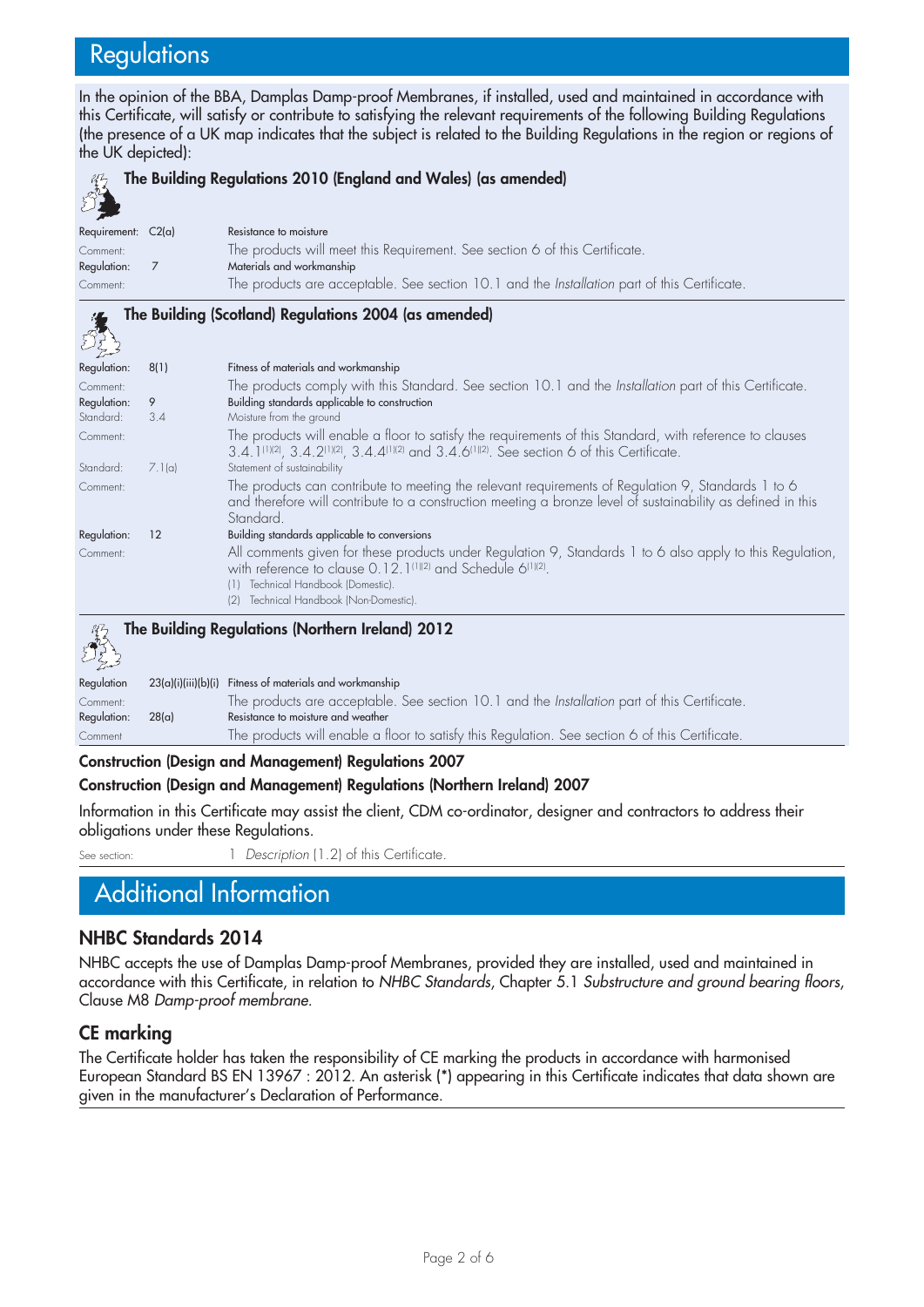### **1 Description**

- 1.1 Damplas Damp-proof Membranes are blown films of extruded polyethylene.
- 1.2 The nominal characteristics are shown in Table 1.

| Characteristic (unit)                                                    | Grade                      |                            |                |
|--------------------------------------------------------------------------|----------------------------|----------------------------|----------------|
|                                                                          | Damplas 250                | Damplas 300                | Damplas 500    |
| Thickness* (µm)                                                          | 250                        | 300                        | 500            |
| Width* (m)                                                               | $\overline{4}$             | $\overline{4}$             | $\overline{4}$ |
| Roll length $*$ (m)                                                      | 15, 25                     | 15, 25                     | 12.5           |
| Roll weight (kg)                                                         | 23                         | 27.6                       | 23             |
| Tensile strength* (N.50 mm <sup>-1</sup> )<br>transverse<br>longitudinal | >365<br>>228               | >365<br>>228               | >365<br>>228   |
| Watertightness* (2kPa)                                                   | Pass                       | Pass                       | Pass           |
| Colour                                                                   | Blue, black <sup>(1)</sup> | Blue, black <sup>(1)</sup> | Blue, black(1) |

*Table 1 Nominal characteristics of Damplas Damp-proof Membranes*

(1) Other colours are available.

## **2 Manufacture**

- 2.1 The membranes are manufactured from a blown film of extruded polyethylene.
- 2.2 As part of the assessment and ongoing surveillance of product quality, the BBA has:
- agreed with the manufacturer the quality control procedures and product testing to be undertaken
- assessed and agreed the quality control operated over batches of incoming materials
- monitored the production process and verified that it is in accordance with the documented process
- evaluated the process for management of nonconformities
- checked that equipment has been properly tested and calibrated
- undertaken to carry out the above measures on a regular basis through a surveillance process, to verify that the specifications and quality control operated by the manufacturer are being maintained.

2.3 The management system of NDC Polipak Ltd has been assessed and registered as meeting the requirements of BS EN ISO 9001 : 2008 by Lloyd's Register Quality Assurance Ltd (Certificate LRQ 4001509).

## **3 Delivery and site handling**

3.1 Damplas Damp-proof Membranes are wound onto one metre wide cardboard tubes and packaged in individual polyethylene sleeves bearing labels with the product's name and the BBA logo incorporating the number of this Certificate. Rolls are then shrink-wrapped on to pallets.

3.2 Rolls should be stored under cover on the original pallet or individually, on end and on a flat, level surface, and protected from direct heat and sunlight. The polyethylene wrapper should not be removed until immediately before installation.

# Assessment and Technical Investigations

The following is a summary of the assessment and technical investigations carried out on Damplas Damp-proof Membranes.

# Design Considerations

### **4 Use**

4.1 Damplas Damp-proof Membranes are satisfactory for use in concrete floors not subject to hydrostatic pressure, in accordance with the relevant clauses of CP 102 : 1973.

4.2 The membranes can be installed either as an oversite membrane, between a blinded hardcore bed and the base concrete, or as a sandwich membrane in base concrete or between the base concrete and the screed.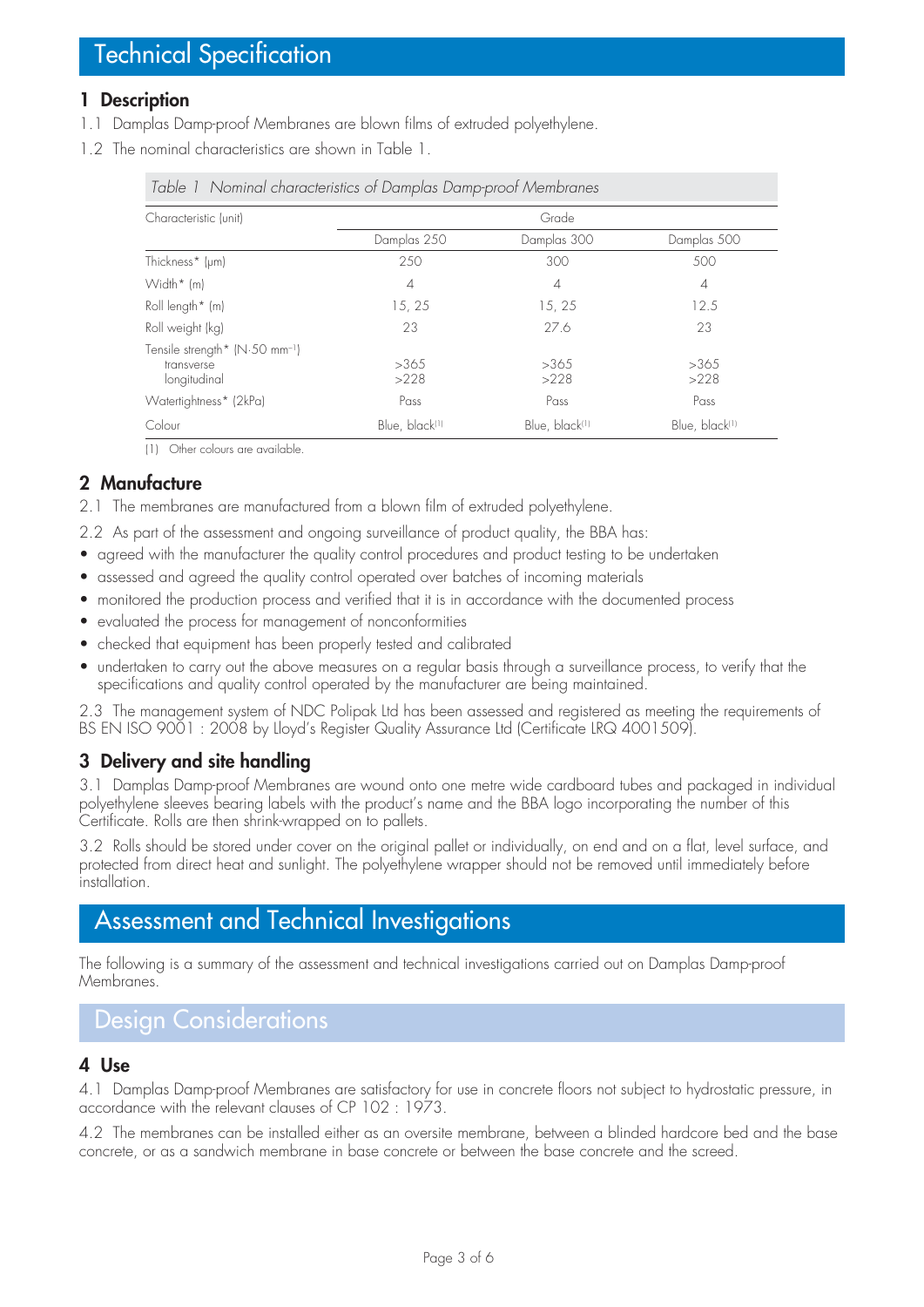# **5 Practicability of installation**

The products are designed to be installed by a competent installer, or a contractor, experienced with these types of products.

#### **6 Resistance to water and water vapour**

6.1 The membranes, including joints, provide an effective barrier to the passage of liquid moisture from the ground. 37

6.2 When installed in accordance with the following documents, the 300 µm and 500 µm membranes comply with the minimum sheet thickness detailed in the national Building Regulations:

*England and Wales* — Approved Document C, Requirement C2(a), Section 3, clauses 4.8 and 4.9

*Scotland* — Mandatory Standard 3.4, clauses 3.4.1, 3.4.2, 3.4.4 and 3.4.6

*Northern Ireland* — Regulation 28(a) Technical Booklet C, Sections 1 and 2.

The 250 µm membrane additionally complies with the minimum sheet thickness detailed in the national Building Regulations for Scotland.

#### **7 Resistance to puncturing**

On smooth or blinded surfaces the membranes will accept, without damage, the limited foot traffic and loads associated with installation. The membranes can be punctured by sharp objects and care should be taken to avoid damage during installation, particularly when handling building materials and equipment over the surface and when placing concrete or screeds.

## **8 Underfloor heating**

The membranes will not be adversely affected when used in conjunction with underfloor heating under normal operating conditions. However, the advice of the Certificate holder should be sought.

### **9 Maintenance**

As the membranes are confined within the concrete ground floors and have suitable durability (see section 10), maintenance is not required. Any damage occurring during installation must be repaired prior to overlaying with concrete (see section 14).

### **10 Durability**

51

10.1 When subject to normal use, the membranes will provide an effective barrier to liquid water and water vapour or moisture for the life of the concrete slab in which they are installed.

10.2 Long periods of exposure to ultraviolet light will reduce the effectiveness of the membranes. They should be protected from such exposure during storage and when in use.

### **11 Reuse and recyclability**

The product comprises polyethylene, which can be recycled.

## **Installation**

#### **12 General**

12.1 Installation of Damplas Damp-proof Membranes should be in accordance with the Certificate holder's instructions, clause 11 of CP 102 : 1973, the relevant clauses of BS 8000-4 : 1989 and section 13 of this Certificate.

12.2 Unless the base is smooth, a surface blinding of soft sand (or similar material) should be used to prevent puncturing during installation or when the concrete or screed is being placed.

12.3 The membranes must be clean and free from dirt and grease.

12.4 The products can be installed in all conditions normal to ground floor slab construction. Where there is a risk of ground becoming waterlogged, sub-soil drainage must be provided in accordance with CP 102 : 1973.

12.5 The type of floor finish to be used may limit the suitability of a polythene dpm. The guidance given in CP 102 : 1973 should be followed.

### **13 Procedure**

13.1 A double welted fold should be formed using at least 300 mm of the membrane. It is essential that the fold is held in position prior to placing the concrete, eg by weighting with bricks (see Figure 1).

13.2 The damp-proof membranes must be continuous with the damp-proof course in the surrounding walls. Where necessary the membranes should be used as a vertical damp-proof course to link the two.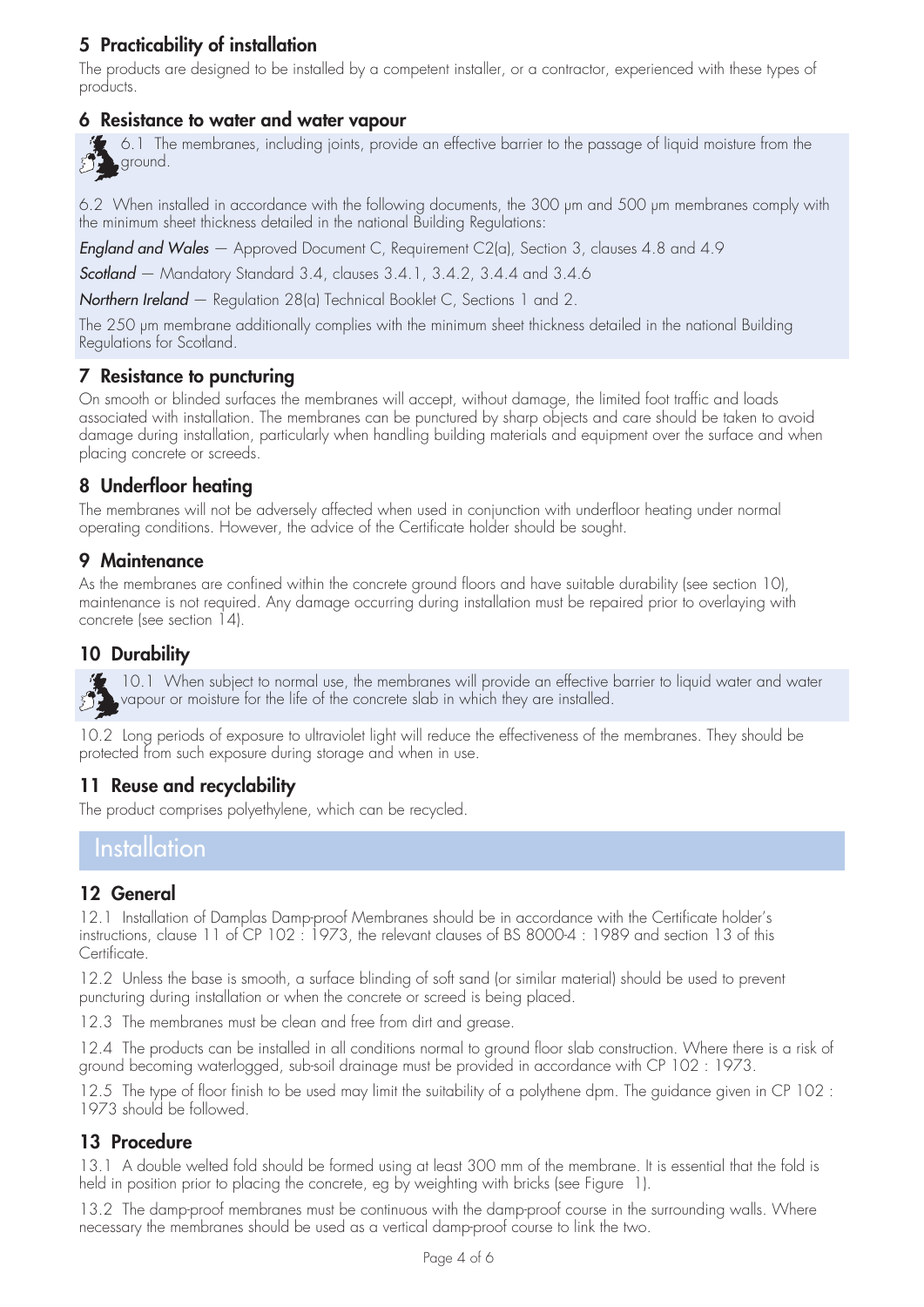13.3 The membranes must be covered by a screed or other protective layer as soon as possible after installation. Care should be taken to ensure that they are not stretched or displaced when placing the concrete or screed over them. Sufficient allowance should be made to avoid bridging (ie creating areas of unsupported membrane) during screeding operations at details such as internal angles.





#### **14 Repair**

Perforations or punctures in the membrane should be patched with sheets of identical thickness, lapped at least 150 mm beyond the limits of the puncture, and the laps so formed sealed with double-sided pressure sensitive tape.

Technical Investigations

## **15 Tests**

Tests were carried out on Damplas Damp-proof Membranes and the results assessed to determine:

- thickness
- density
- water vapour transmission rate
- water vapour resistance
- dart impact
- low temperature flexibility
- tensile strength
- elongation at break
- dimensional stability
- resistance to nail and trouser tear
- effect of heat and UV ageing on tensiles and elongation
- effect of heat ageing on nail tear and trouser tear.

## **16 Investigations**

The manufacturing process was evaluated, including methods adopted for quality control, and details were obtained of the quality and composition of the materials used.

# **Bibliography**

BS 8000-4 : 1989 *Workmanship on building sites — Code of practice for waterproofing* BS EN BS EN 13967 : 2012 *Flexible sheets for waterproofing – Plastic rubber damp-proof sheets including plastic and rubber basement tanking sheet – Definition and Characteristics* BS EN ISO 9001 : 2008 *Quality management systems — Requirements* CP 102 : 1973 *Code of practice for protection of buildings against water from the ground*